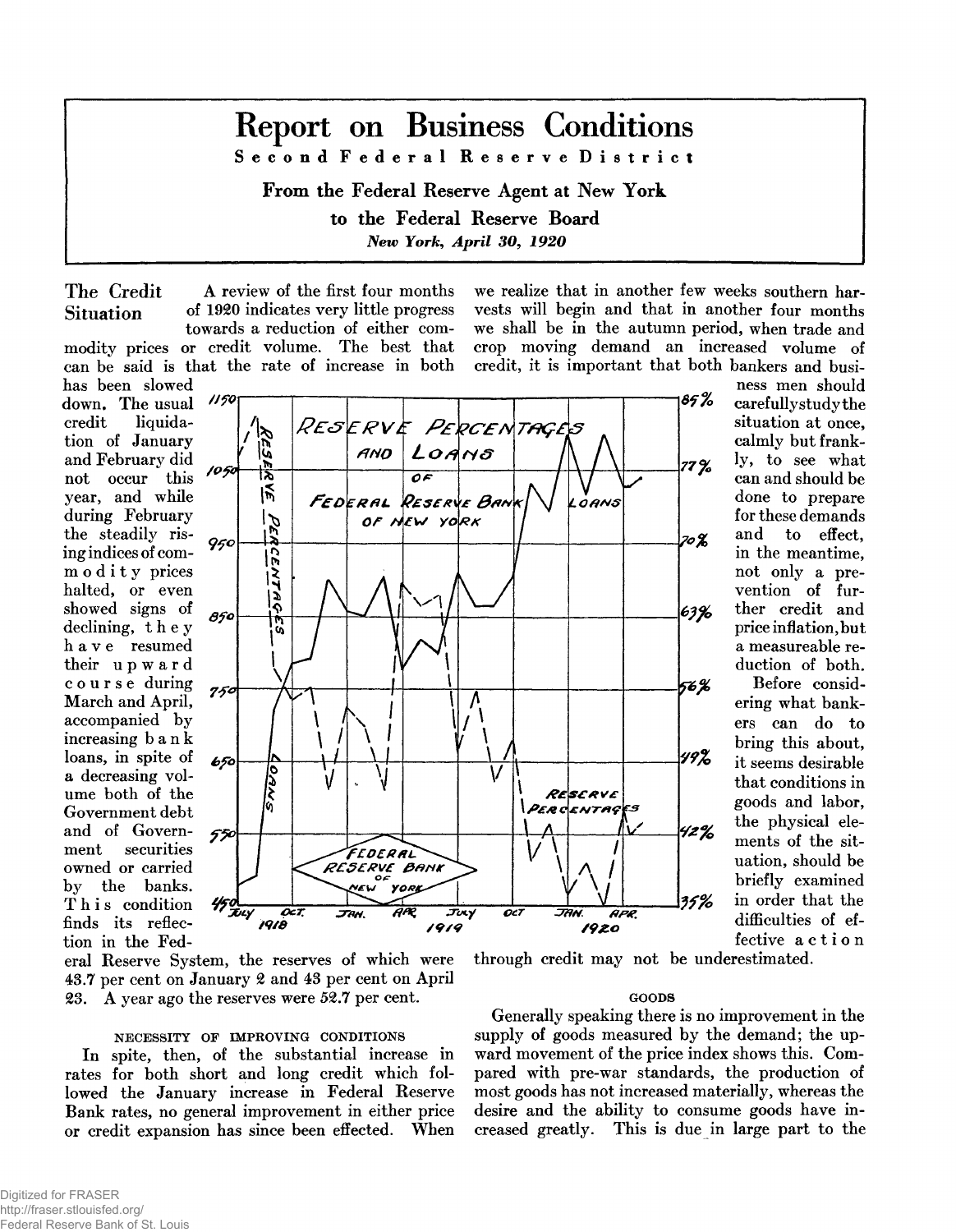increased margin over bare living costs which war conditions brought to so many of our workers, industrial and agricultural, and which in varying degrees they still retain. Our domestic demand for goods is augmented by an insistent demand from Europe, whose industrial disorganization has been made still more difficult by the elimination, for the time being, of Russia, Germany and Austria, as international producers and distributors.

#### LABOR

These demands from domestic and foreign consumers press upon our productive capacity at a time when it is at a relatively low point, due:

 $(1)$  To a transportation service, by land and water, which strikes and physical depreciation have reduced far below its normal efficiency.

 $(2)$  To the present inefficiency of labor; partly a result of world-wide restlessness following the war and partly a result of higher wages, actual and relative, which have noticeably lessened the incentive to work.

 $(3)$  To an almost complete cessation of immigration, our net gain since July, 1914, being about 550.000, while norm ally we should have gained 3.500.000.

Under present demands, labor inefficiency and labor shortage are the outstanding physical elements in maintaining our expanded position. If the present supply of workers would work hard and steadily we could largely augment our output of necessities for foreign and domestic consumption. If a great tide of immigration should again set in a pow erful stimulus w ould be given to better labor efficiency. If manufacturers and merchants could install such labor saving machinery or effect such better organization of their shops and stores as would reduce the number of workers, they would make a real contribution towards the solution of our difficulties.

Two notable documents dealing with the situation have been made public since the last Report was published: the Declaration of the Supreme Council of the Peace Conference on The Economic Conditions of the World, dated March 8, and the report of the Chamber of Commerce of the State of New York on Inflation and High Prices, dated April 2. Both, while suggesting remedies, recognize the difficulty of dealing with a situation in which production and consumption are out of balance, the former speaks of "the gap which must for some years exist between the demand for and the supply of essential commodities." The latter, after referring to the various remedies to be undertaken, says "As long as hundreds of millions live in voluntary or enforced idleness the world's shortage in goods, with its concomitant rising prices, cannot be broken. Each of these processes is an essential step toward recovery. For the present, however, the world must tighten its belt if there is to be enough for all. That belt is a stricter control of credit."

#### **CREDIT**

Many factors have contributed towards the lack of balance between production and consumption and the price and credit expansion from which, in common with all the world, we are now suffering, and many different steps must consequently be taken to bring our unbalanced economic life back to an equilibrium. Whatever these necessary steps may be and by whatever other groups, governmental or private, they may be undertaken, it is evident that the Federal Reserve Banks and each one of the 30,000 banks of the country have a special duty and responsibility towards present conditions that they cannot neglect. This duty, as the Chamber of Commerce points out, is "a stricter control of credit."

#### THE BANKER'S RESPONSIBILITY

The bankers as a group are the most potent single influence in the industrial life of the country. They carry on their work with substantial uniformity in every city and town, touching every business activity. Relying on the resources of the Federal Reserve Banks they patriotically undertook the immense credit expansion which war financing required. In so doing they set in motion forces which are still continuing to aggravate the lack of balance between supply and demand and which must now be brought under control. The existence of the Federal Reserve System does not relieve a single banker, whether member or non-member, from his individual responsibility to do his share in checking further expansion by exercising a stricter control of the credit he creates; for except in its limited open market purchases of bankers acceptances the Federal Reserve System does not act directly on the volume of credit but acts only indirectly, through the banks, on whom the primary responsibility rests.

#### WHAT CAN THE BANKER DO?

What can the banker do among his own customers to exercise "a stricter control of credit?" It is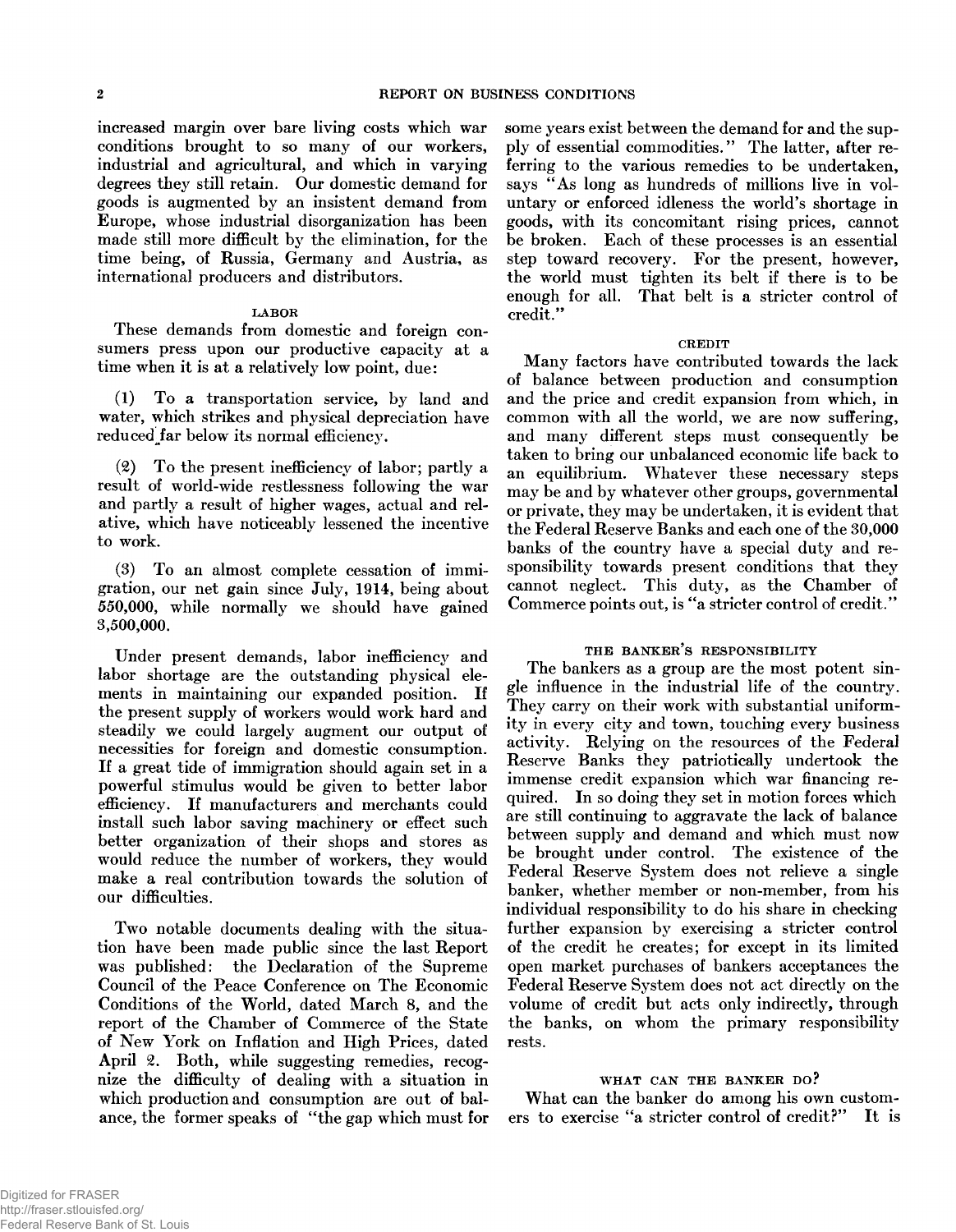difficult to generalize, for each bank and each of its borrowers must be considered individually, while each borrower is apt to be convinced that his case differs from that of others and is wholly meritorious. The following suggestions seem sufficiently general to cover many cases:

Clearly, the present is not an appropriate time to extend business merely for the sake of increased volume or profits. This applies not only to producers and distributors, but to bankers as well, for the present opportunities to take on new borrowing accounts and to re-loan borrowed money at a profit, are tempting to many. Nor is it a time for public or private improvements not absolutely necessary for health and efficiency. With a shortage of goods and labor, the necessity of conserving both is as great as it was during the war, and requires an even higher degree of self restraint on the part of bankers, producers, distributors and consumers, since Governmental controls no longer exist. Accordingly the more clearly the banker keeps in mind the conservation of labor and goods for necessary purposes as the object of his control the more clear will be his course in exercising such control.

Making new loans for purposes which will not further production or distribution of necessary goods creates fresh demands on labor at a time when there is not enough labor to meet pressing needs. Reduction of existing loans for similar purposes tends to reduce demands on labor. Loans for the purpose of speculating in commodities, securities and real estate, absorb credit required for necessary production and tend to increase the cost of living. Loans for the purpose of carrying stocks of luxuries and expensive grades of goods or stimulating their production merely increase the temptation to extravagant living; while loans to individuals to purchase such articles seem wholly indefensible.

However much present demands may seem to justify extensions or developments, any producer or distributor seeking additional credit for such purposes should be urged to make every effort to use his present plant and equipment to its utmost capacity, and by installing labor-saving devices, or by night work, if practicable, to get larger production without extensions. His attention should be called to the thousands of idle factories and the millions of idle workers in Europe, to the certainty that after a period their idleness will cease, and to the reduction of demands for American goods which will follow such a resumption abroad. If

extensions are judged necessary, they should be financed as far as practicable, through conservation of profits. The necessity for saving is as incum bent on business as on the individual.

From the point of view of the safety of his institution the banker will naturally become more careful in granting credit to customers whose capital has not been increased proportionately with the increased liabilities of the present day, and who are not setting aside am ple reserves against depreciation.

The payment of debts is a direct means of strengthening credit and lessening the demand for labor and goods. It cannot be too often observed that though a dollar will buy only 50 cents worth of goods, it will still pay 100 cents of debt. In 1896, debtors complained that they had to pay in a dollar whose buying power was greater than when the debt was contracted. The reverse is now true. It is the debtor's opportunity, and bankers may well make the most of it with their borrowers, and urge them for their own advantage to get along with as little borrowed money as possible.

The desirability of saving by paying debts leads directly to the larger and all important question of saving to reduce our present excessive and extravagant consumption, which is such a large element in causing the under-production of necessities. The bankers, by example, by influence, and by offering every inducement and facility to their communities for systematic saving, can do much to foster more sensible spending, towards which there are indications that the public mind is becoming more favorably inclined.

During April and May many of the dollar-a-week plans of purchasing Victory notes will be completed. This will suggest to bankers and employers the importance of inaugurating new partial payment plans for purchasing Government securities at the present low prices, in order that the weekly amounts which have thus far been systematically saved may not now be as regularly spent.

#### GRADUAL DEFLATION THE OBJECTIVE

The foregoing suggestions are very general and merely rehearse familiar things, yet they will bear repetition at a time when it is the bankers who are primarily called upon to deal with a situation which is not only country-wide but world-wide; by far the most difficult economic situation the modern world has ever faced. The new turn up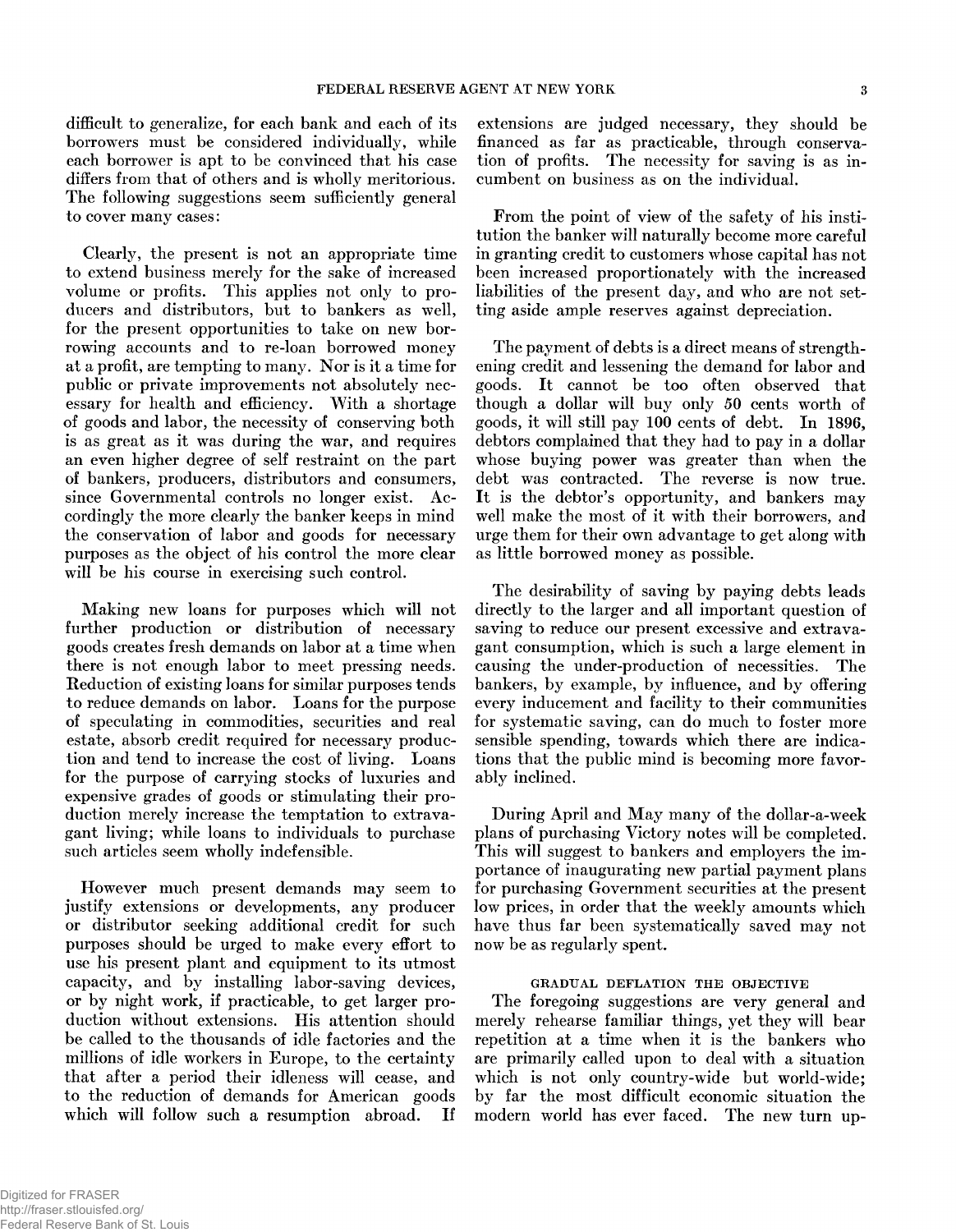ward in credit and prices, after the halt of February, is an unmistakable sign to every banker, whether or not his institution is itself a borrow er, that the necessity is here for him to take a more firm and determined stand to prevent further expansion and to inaugurate a gradual and orderly reduction of credit. A difficult programme, it is clear, and one requiring even more discretion, courage and public spirit than the bankers manifested so notably during the war; a programme which requires the cooperation of producers, distributors and consumers for its success; but a programme which, nevertheless, is essential not only to our steady industrial progress but to our entire social and economic well-being, and failure to undertake it is almost certain to lead to abrupt and unhappy consequences.

The Recent In spite of the universal pressure Loan for bank credit the banks of this Expansion district and of the country report *\** com paratively slight changes in the volume of loans from a month ago. The reduction in the loan accounts of New York City banks which continued with a reasonable measure of steadiness from last fall to the early part of March, and the increase in bank loans elsewhere in the country which was practically continuous through the same period, have both been arrested. Through a long term of years prior to the war the average of April loan accounts of New York Clearing House Banks showed a slight falling off from March figures. This decline has not occurred in the current month in the loans of the banks, but it has its reflection, nevertheless, in the loans of the Federal Reserve Bank of New York, which has reversed its position as a borrower from other Federal Reserve Banks, and is now a lender to them.

But for the country at large there has been, within the last 12 months, an extraordinary increase in the bank loans of the country, at a rate far above any for which we have reliable figures in our banking history.

The best comparative index of our banking conditions is the reports of the national banks. In the last 30 years the average yearly growth of their loans has been 6.4 per cent., and for all banks, including national banks, 7.0 per cent.

The highest rate of growth in a pre-war year, was 15.2 per cent., in 1899. In the first three years of the war, the yearly rate of increase was as follows:

| From 1914 to 1915 $3.5$ per cent. |  |  |                             |
|-----------------------------------|--|--|-----------------------------|
|                                   |  |  | 1915 to 1916 15.3 per cent. |
| u                                 |  |  | 1916 to 1917 14.8 per cent. |

In the 19 months when we were at war, the expansion of national bank loans was 16 per cent. In the same 19 months, commodity prices, Bureau of Labor index, increased 20 per cent.

From the call March 5, last year, to February 28 this year, national bank loans expanded by \$2,303,000,000 or 24 per cent. This was two and one half times the rate of growth during our participation in the war, with all the tremendous Government loan issues and nearly four times the average yearly rate of the last 30 years, including the four war years. As the national bank loans are about 45 per cent, of the total loans of all banks, this means an expansion for the entire country of about  $$5,200,000,000$ , a sum that might well have been considered incredible if it had been predicted a year ago.

In corroboration of this figure, it may be noted that from April 9 of last year to April 9 of this year the loans of the 800 reporting banks of the Federal Reserve System also increased 24 per cent., while the loans of the twelve Federal Reserve Banks increased 22 per cent.

In the same period, from March of last year to March of this year, commodity prices rose 26 per cent. Such a rise in the price level has never been known in this country in peace times, and was exceeded during only one war year, that is, in 1916.

This rise was in the face of the fact that in the calendar year of 1919 the Federal Reserve Board's indices show a decline in the actual, or physical, volume of trade, as compared with 1918, of 11 per cent.; and a decline in the index of production of 25 basic commodities, prepared by this bank, of about 4 per cent.

This enormous loan expansion was very unevenly divided as between New York City and the rest of the country. For the 800 reporting banks, the comparison stood as follows:

|               | <b>New York City</b> | <b>Rest of Country</b> |
|---------------|----------------------|------------------------|
| May 9, 1919   | 4.146,000,000        | 7.296.000.000          |
| April 9, 1920 | 4,781,000,000        | 9.445,700,000          |
| Increase      | $16\%$               | $29.5\%$               |

The expansion of the Federal Reserve Banks in the same period was as follows:

|               | <b>New York City</b> | <b>Rest of Country</b> |
|---------------|----------------------|------------------------|
| May 9, 1919   | 806,000,000          | 1,344,000,000          |
| April 9, 1920 | 932,000,000          | 1.896.000.000          |
| Increase      | $15.6\%$             | $41.1\%$               |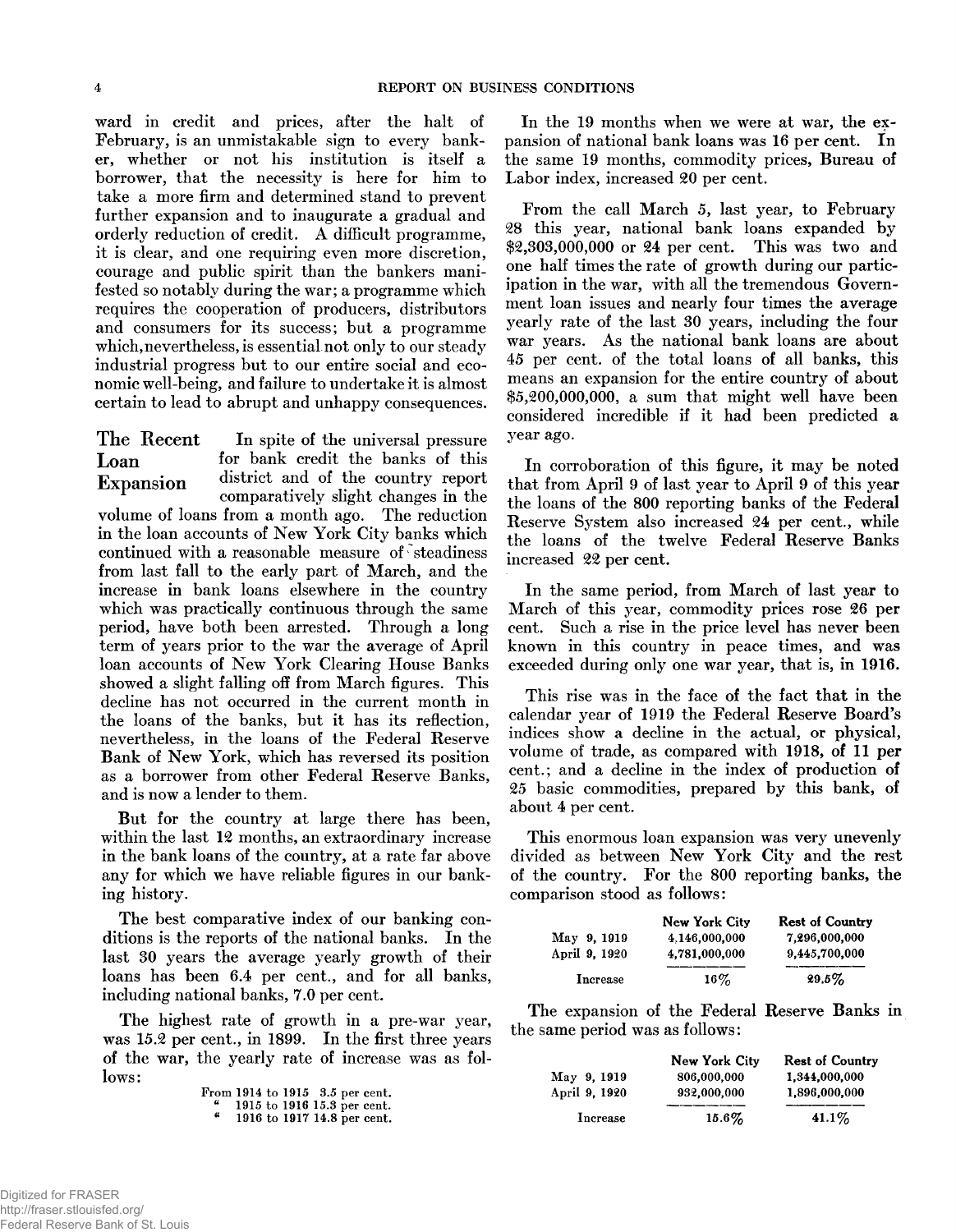#### **FEDERAL RESERVE AGENT AT NEW YORK**

Federal Reserve District in the year's loan expansion banks, comparable with others previously published was small as compared with that of the rest of the in this report, are as follows: country.

It will thus be seen that the part taken by this The aggregate figures for reporting member

|                   | <b>LOANS AND DEPOSITS</b>               | (In Millions)            |                                             |                          |  |
|-------------------|-----------------------------------------|--------------------------|---------------------------------------------|--------------------------|--|
|                   | 73 Reporting Banks<br>in New York City* |                          | 811 Reporting Banks<br><b>All Districts</b> |                          |  |
|                   | Total<br>Loans and<br>Investments       | <b>Total</b><br>Deposits | Total<br>Loans and<br>Investments           | Total<br><b>Deposits</b> |  |
| April<br>16       | 5.456                                   | 5,209                    |                                             |                          |  |
| April<br>9        | 5.340                                   | 5,084                    | 15,834                                      | 14,276                   |  |
| 2<br>April        | 5,365                                   | 5,150                    | 15,811                                      | 14,306                   |  |
| March 26          | 5,312                                   | 4,969                    | 15,793                                      | 14.133                   |  |
| March 19          | 5,288                                   | 5,018                    | 15,831                                      | 14,312                   |  |
| October 10, 1919  | $5,850$ (highest)                       | 5,397                    | 15,476                                      | 13,699                   |  |
| April<br>18, 1919 | 5,292                                   | 4,872                    | 14,346                                      | 12,554                   |  |

\*The number of reporting banks throughout the country increased from 757 on January 3, 1919, to 811 on April 9, 1920. In the same time the reporting banks in this district increased from 65 to 72.

The gold reserves of the Federal Reserve Bank of New York on April 16 were  $$549,353,000$  as compared with \$477,378,000 on March 19. Its circulation of Federal Reserve notes has been reduced slightly from \$837,700,000 March 19 to \$835,738,000 on April 16. In the early part of April, however, the circulation rose to the highest point ever reached,  $$850,182,000$  on April 5, an incident to active Easter trade and travel.

### The bank clearings were as follows:

#### (000 OMITTED)

| Week Ending  | New York City | <b>Six Cities</b><br><b>Outside New</b><br><b>York City</b> | Entire<br>District |
|--------------|---------------|-------------------------------------------------------------|--------------------|
| March 24     | 4.897.299     | 143.103                                                     | 5.040.402          |
| March 31     | 5,060,233     | 136,376                                                     | 5,196,609          |
| April<br>7   | 4,370,408     | 164.578                                                     | 4.534.986          |
| April<br>-14 | 4,885,191     | 151,160                                                     | 5,036,351          |

The Gold To April 20 the total of gold Movements imports from England since March 20 totaled about \$51,050,000. This sum reduced the net exports of gold from this country since January 1 to about  $$64,000,000$ , and the net exports since June 10 of last year, when the export movement began, to about  $$390,000,000$ , This left the net amount of imports since August 1. 1914, at about \$715,000,000. Further exports of about \$17,000,000 to Argentina are reported as im pending.

| Money | Money rates continue high, re-                   |  |
|-------|--------------------------------------------------|--|
| Rates | fleeting a heavy and general demand              |  |
|       | for credit which has shown no sign               |  |
|       | of slackening. Borrowers, both corporate and in- |  |

dividual, however, accepted the current high cost of money, as is indicated by the large offerings of high-yield standard securities during the past month and the broader market for commercial paper and acceptances. Government disbursements considerably in excess of collections in this district were instrumental in keeping stock exchange loan rates somewhat below the average of recent months, and call money renewals during the first three weeks eased from 9 to 6 per cent. But the narrow margin of the money supply was indicated by the sharp advance in rates which accompanied moderate withdrawals of Government deposits from the banks or any unusual stock market activity. On such occasions, 10 to 15 per cent, was quoted for new loans, and in the final week of the period the renewal rate rose to 10 per cent. Gold importations, partly offset by exports, have had no apparent effect upon money rates. Time money, both in volume of loans and rates, remained practically unchanged through most of the period; but a temporary easing of the market early in April resulted in the contraction of a few loans at 8 per cent, on mixed collateral and  $8\frac{1}{2}$ per cent, on all industrial. Rates have since returned to the basis of a month ago, namely, 8 to 9 per cent.

Demand for bills, which has slowly broadened since the rate rose to 6 per cent., became very brisk in the first weeks of April, depleting dealers' portfolios. Though savings and country banks were still the principal buyers, purchases by individuals, corporations, and insurance companies were reported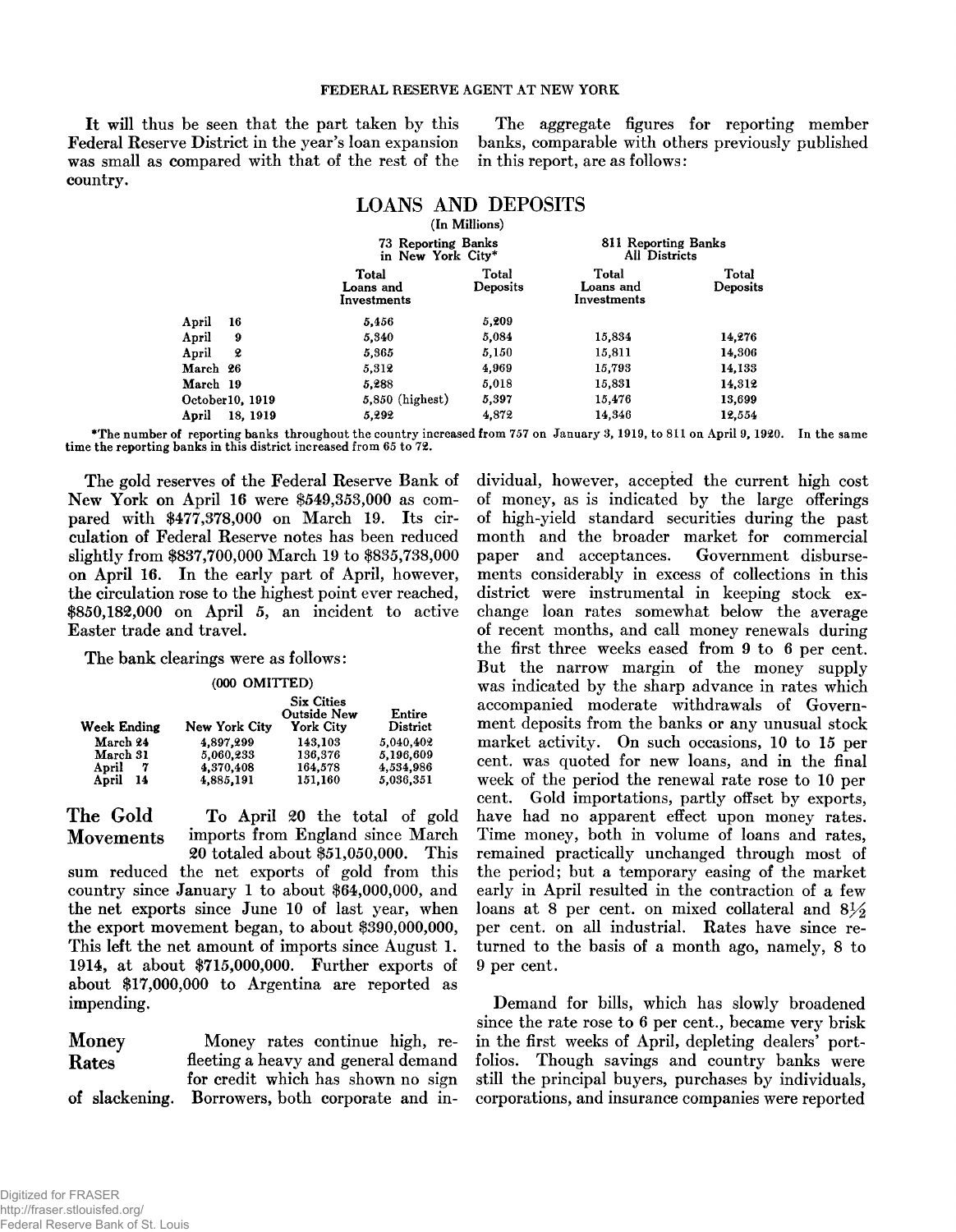as increasing, and a foreign bank entered the market for a considerable amount of bills. For the first time in this country, a genuine acceptance market appeared to be developing. Prime New York paper shaded to  $5\frac{7}{8}$  per cent., but demand fell off sharply at this rate and though dealers are again offering at 6 per cent., distribution has been somewhat slow in regaining its former volume. The minimum buying rate of the Federal Reserve Bank continued at  $5\frac{1}{2}$  to  $5\frac{3}{4}$  per cent, for endorsed bills. Commercial paper, though less active than bills, moved in moderate volume, largely to the smaller banks in agricultural districts. Practically all dealings were at 7 per cent., with occasional sales at  $6\frac{3}{4}$  and  $7\frac{1}{4}$  per cent., according to names and maturities. The offering rate on French Treasury bills in this market was raised from 6 to  $6\frac{1}{2}$  per cent, during the current period, but British Treasury bills continued on a 6 per cent, basis.

The Stock Industrial stocks, on the average, Market have continued the rise which started last month, but railroad shares have declined. Though there is continual evidence of steady accumulation by the small investor, speculative manipulation was more than usually prominent during the current thirty days and accounted for the greater part of the market's intense activity on several occasions. Attention at times centered almost exclusively in a small group of high-priced industrial issues, which fluctuated in a manner greatly out of proportion with the rest of the list. The market generally has been particularly sensitive to variations in the money supply. Periods of scarcity and high rates were accompanied by irregularity in stock prices and a reduced volume of sales. Easier m oney furnished the basis for renewed activity at advancing prices, until the upbidding movement was in turn checked by hardening rates due partly to the market's own absorption of the small supporting volume of credit. At the close of the period the industrial crisis in Japan, together with other unsettling influences, softened the market, and a sharp recession developed.

While many of the so-called standard industrial stocks are at practically the same level as on March 20, the wide gains of a few specially affected classes raised the average price 6 points to 130, which is approxim ately 9 points below the peak of the rise culminating last November. An average of 25 railroad stocks, which rose approximately 10 points during February and March, has again turned downward, losing close to  $3\frac{1}{2}$  points in the last four

weeks. There have been indications of further selling of foreign-held American securities, which probably accounts in part for recessions among the high-grade railroad stocks. March trading was on a heavy scale, totaling 28,700,000 shares, a figure for this month only twice exceeded in the history of the market. Sales were approximately 6,000,000 in excess of the February total, and larger than any previous month since November, when the total was 30,000,000.

Bond Market Responsive to the continued presand New sure for money, and the large volume Financing of new financing at high yields, the general level of bond prices has declin-

ed continuously during the past thirty days. The loss was greater than the rise noted a month ago. The average of 40 listed issues declined approximately  $2\frac{1}{2}$  points to a new low level reached on April 16, which was 1 point below that of the second week in February. This average is more than 4 points below the high level for the year, in the second week in January. While all classes of bonds have been under pressure, rails were the heaviest of the various groups, due in part to new financing prospects, and in part to uncertainty as to how the Interstate Commerce Commission will administer the new powers vested in it by the Railway Bill.

Prices of Liberty bonds moved upward until the first week in April, when, following the announcement of higher rates for new issues of standard corporation notes and Government certificates, and in common with other bond prices, they declined rather abruptly under heavy liquidating sales. New low levels were reached by all issues, and on April 19 the average was approximately 2 points below the level on March 20, and more than  $4\frac{1}{2}$  points lower than at the first of the year. This decline in Liberty bonds has excited some apprehension and feeling, but it is to be noted that the decline in these has been practically the same as the general decline in bond prices, and both are simply the reflection of the continued high rates for money and the very heavy pressure for credits.

Bond sales for March totaled \$306,209,000, which is a record for that month and slightly above the sales for February. Of this amount, Liberty issues aggregated \$219,405,000 against \$227,194,000 the previous month. Sales of Japanese Government bonds were nearly double those of the previous month, and trading in French, British, and Canadian city and Government loans was slightly greater in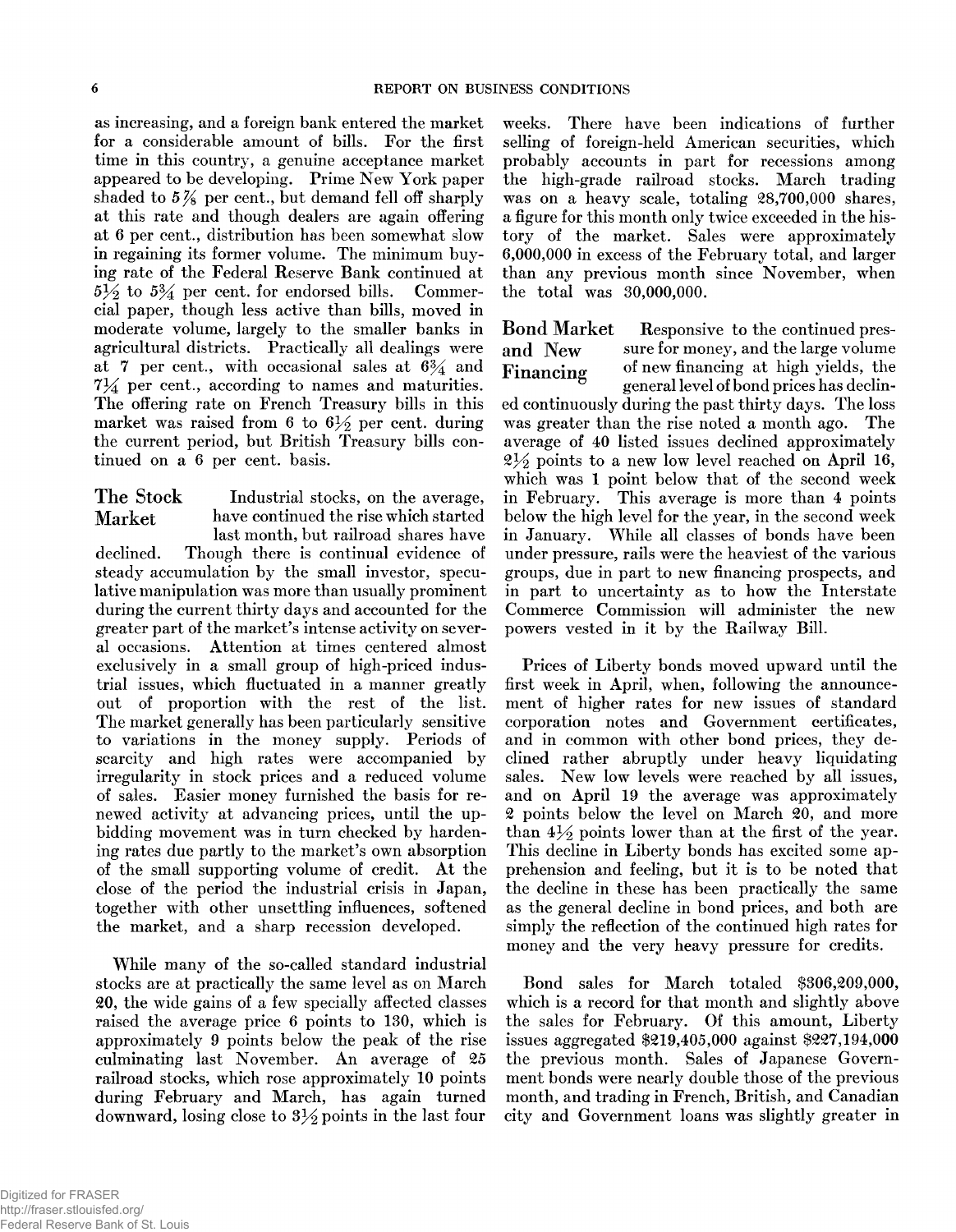volume than during February. Sales of domestic corporation bonds were only \$56,502,000, or 18 per cent. of the total. Trading thus far in April has been in slightly heavier volume, amounting to  $$75,216,850$ for the week ended April 10, and  $$90,080,000$  for the week ended April 17.

New corporate financing during March aggregated \$275,771,000, as compared with \$202,528,000 for February and the high record of \$391,000,000 in October. Railroad issues amounted to \$44,191,000, or 16 per cent, of the total, and it is estim ated that 30 per cent, of the new issues were used to pay off maturing obligations. For the first quarter of the year, new capital issues were 40 per cent, greater than in the first quarter of 1919. According to estimates, April maturities will aggregate \$30,000,000

*0*

against \$59,000,000 in March.

In April there has been an increase in the volume of new securities offered, am ounting to \$139,000,000 during the week ended April 10, and \$75,471,000 during the week ended April 17. A large percentage of the former amount was rails. Unusual interest has been manifested in the high rates offered by the new issues, which were quickly taken. Rates were around 7 per cent, for high-grade securities, and this has been reflected in the general recessions of bond prices.

Foreign The most Exchange notable event in the exchanges of the last four weeks has been the further and heavy fall in French and Italian exchange, while sterling has stood firm. This was the result, it appears,

of heavy selling of French and Italian bills in London, where the market was seriously congested. But back of this immediate cause was the larger fact that France and Italy have not been able as yet to put their financial houses in order. Governmental expenditures continue at an enormous rate. The French budget for the current year is far beyond any war-year expenditure, resulting in further deficits and compelling heavy expansion of the note issue. Exports from both France and Italy have been steadily increasing but are still below pre-war levels and still leave a large adverse balance. The result has been a further depreciation in the purchasing power of their currencies, as is shown by the continued rise in the price levels. The commodity index of France rose from 332 in April, 1919, to 520 in February, 1920, and in

*MM\* / 9 # o*

Italy the rise was from 330 in April, 1919, to 455 in December. In other words, the purchasing power of the mark and lire in the wholesale markets fell considerably more than one-third in one year. This is almost as great as anything that took place in the war, and vividly reveals the great demoralization in the currency situation of these countries. A corresponding fall in exchange was inevitable. Nevertheless, this decline is greater than the relative currency depreciation in these countries. With our wholesale price index at 250, it now requires the equivalent of \$500 and \$600 in French and Italian money respectively to purchase \$250 worth of American goods. This would correspond to a depreciation of about 60 per cent.,



*/ ? / ?*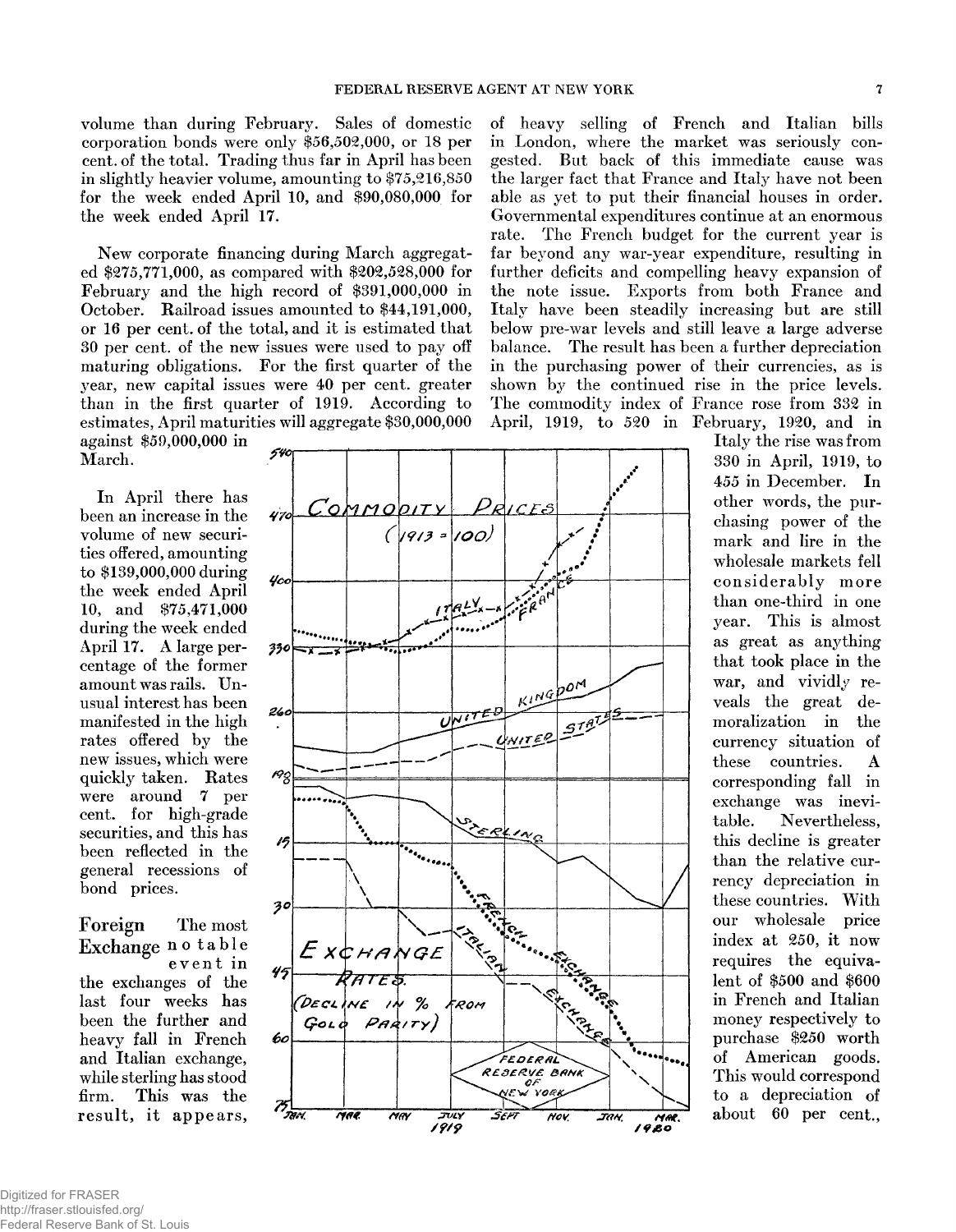measured in gold, whereas the exchange rate fell to around 70 per cent.

Rates during the current period were as follows:

| FOREIGN EXCHANGE RATES |
|------------------------|
|------------------------|

| <b>WEEK ENDED</b> |        | MARCH 27 | APRIL 3  |          |          | APRIL 10 |          | APRIL 17 |
|-------------------|--------|----------|----------|----------|----------|----------|----------|----------|
|                   | High   | Low      | High     | Low      | High     | Low      | High     | Low      |
| England           | 3.96   | 3.75     | $3.97\%$ | $3.84\%$ | $4.06\%$ | $3.96\%$ | $3.97\%$ | $3.92\%$ |
|                   | 13.98  | 14.91    | 14.40    | 15.06    | 14.37    | 16.24    | 15.86    | 17.15    |
|                   | 19.42  | 20.72    | 20.17    | 20.56    | 20.52    | 25.00    | 22.10    | 26.63    |
|                   | 17.75  | 17.25    | 17.60    | 17.35    | 17.95    | 17.75    | 17.60    | 17.40    |
|                   | 43.375 | 43.18    | 43.15    | 43.15    | 43.20    | 43.18    | 43.18    | 43.125   |
|                   | 99.00  | 95.00    | 99.00    | 98.00    | 100.50   | 96.50    | 94.00    | 93.00    |
|                   | 146.00 | 139.00   | 146.00   | 146.00   | 147.50   | 137.50   | 130.50   | 128.00   |
|                   | 47.00  | 47.00    | 48.00    | 47.00    | 48.50    | 47.50    | 48.75    | 48.75    |

March Total exports for March reached Exports the record-breaking figure of 820

millions, by far the largest for this month ever recorded, and only exceeded by the extraordinary figures of last June. This carries the total exports for the first quarter of the year to 2188 millions. This was above even the high level established in the three months of November, December and January last. It will be seen that our export trade has thus far quite failed to realize the dire predictions that were so freely offered last year, as the supposed consequences of the fall in exchange.

Im ports were also at a record-breaking figure, goods free from duty totaling 326 millions and dutiable goods 198 millions, or a total of 524 millions. Even when this is reduced to the price level of 1913-14, it still remains, in volume, the heaviest imports of any month recorded.

England's England's foreign trade continues Trade to show a steady expansion, even with the heavy increase in prices eliminated. For the first quarter of the present year, exports were 112 per cent, over the first quarter of last year, while imports in money values increased only 52 per cent. The average rise in commodity prices in the same period was 36 per cent., so that imports have not increased enormously while exports have shown a remarkable gain. Nevertheless, the adverse balance remains very heavy. It was  $£200,000,000$  in the first quarter of 1919, and  $£218,000,000$  this year, which latter, however, would correspond, at the same level of prices as last year, to only about  $£150,000,000$ . The situation, however, shows a steady amelioration, month by month, and should so continue, as English exports in actual volume are still apparently below the level of 1913. Allowing for 7 years of normal industrial expansion, which was not interrupted through the war to anything like the degree

that popular imagination pictured it, British production is still far below the normal line. That this should be true nearly a year and a half after hostilities had ceased is evidence of the demoralization wrought by existing conditions.

English The increase of the Bank of Bank Rate England discount rate to 7 per cent. brings it to the highest point since the early months of the war, and with this exception to the highest point since the panic of 1907. In November of that year, when this country drew heavily on England for gold, the rate was increased to 7 per cent. and remained there until the early part of January, 1908. Except for those two instances the English rate has not reached the present level since our panic of 1873, when the rate rose to 9 per cent. It is remarkable that throughout all the troubles following the Baring crash, and culminating in our panic of 1893, the English rate did not rise above 6 per cent. These facts taken in connection with the rise in the French bank rate referred to below, sufficiently disclose the present world-wide demand for money.

Conditions The increase of the Bank of in France France discount rate to 6 per cent. raises this rate to the highest level it has reached since 1873. In that year a rate of 7 per cent. was maintained for 12 days, and a 6 per cent. rate for 32 days. Prior to the disturbances due to the Franco-Prussian War the rate reached 8 per cent. in 1864, in the troubles preceding the English crash in 1866; but in this panic the French bank rate went no higher than 5 per cent. A rate exceeding 6 per cent. was general in the panic year of 1857, when the figure reached 9 per cent. Throughout the present war the highest rate was  $5\frac{1}{2}$  per cent.

The present increase is apparently in line with the announcement made in the Annual Report of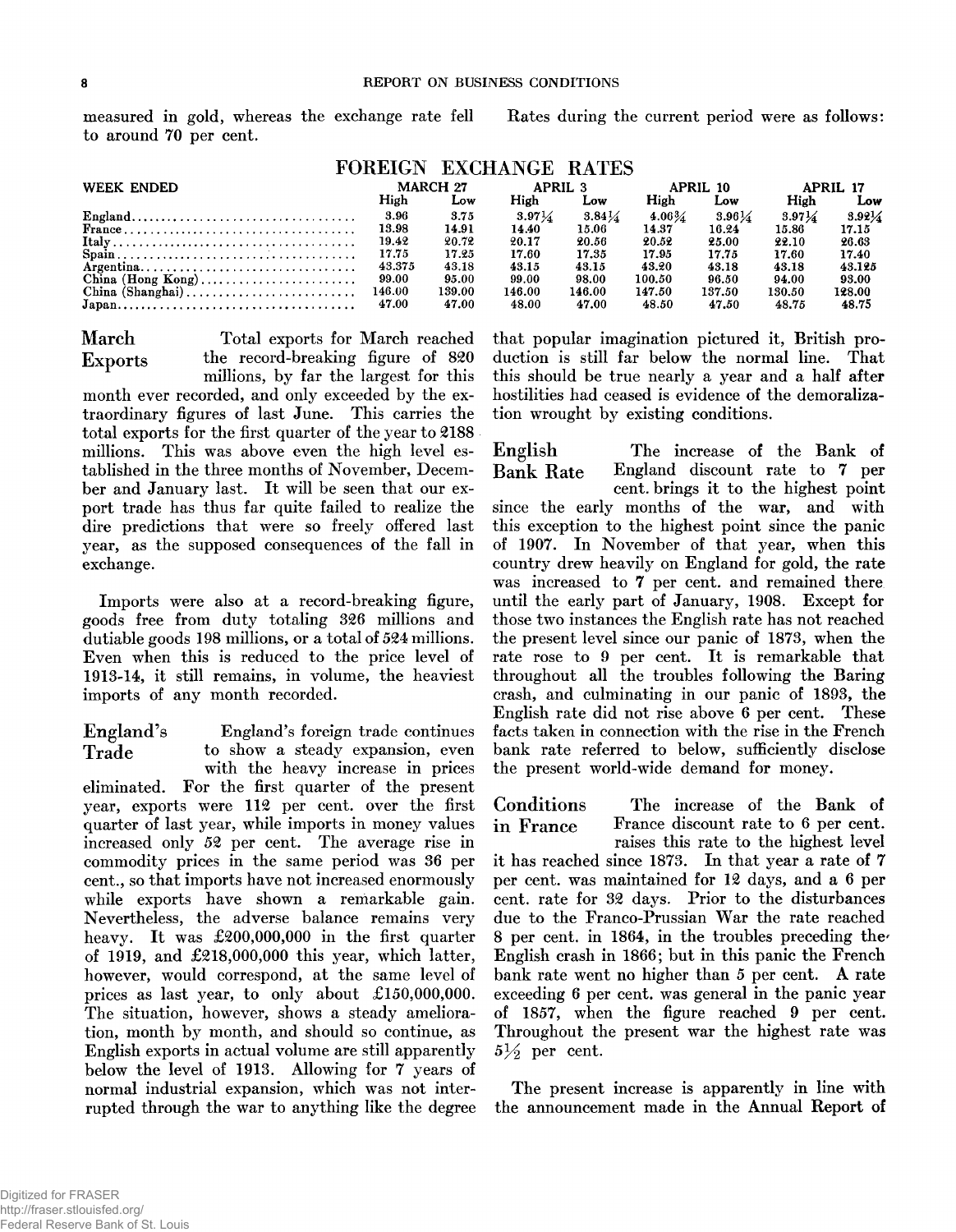the Bank of France, recently issued, of a definite agreement with the Government that a limit of 27 milliards of francs has been set upon the bank's advances to the Government, and that this is to be reduced to 24 milliards by current loans. This has been accepted to mean that France has finally declared its intention to stop further inflation, with the attendant disastrous rise in prices. Since the outbreak of the war the note circulation has grown from under 6 billions to above 38 billion francs, over six times. Even since the armistice it has increased more than one-third. The result has been a violent advance in prices, which has been especially severe, in the last few months and is now 50 per cent, over one year ago. The price index for March 1 was 520, and heavy increases were reported in the current month. This means that the purchasing power of the franc is now less than one-fifth what it was in 1914.

In spite of the remarkable industrial recovery that France has made since the armistice, its production, like that of most countries, is still below normal. Coal production per capita, for example, by French miners is estimated to have declined from 2156 pounds daily in 1913 to 1760 pounds in 1919. Though the adverse balance of trade continues to be heavy, the actual volume of imports has been declining, while exports for January and February were, in money value, 185 per cent, over those of a year ago, which implies an increase of nearly onehalf in actual volume.

The Japanese A serious financial crisis appears Crisis to have developed in Japan, resulting in a violent fall in stocks and in

commodity prices. The most serious decline appears to have been in silk, w hich is reported to have fallen from the high point of around  $$2500$  a bale to about \$1800 per bale. The high point of silk in New York, reached in February, was recorded at slightly more than \$18 per pound, though sales were reported as high as \$23.50 per pound, and by April 20 the price had declined to \$12.50 per pound. Several Japanese stock exchanges were closed and some large failures were reported. All this is the more remarkable because Japan's currency and financial position is apparently of the highest. There has been during the war the same remarkable expansion of the currency in Japan as in other com mercial nations, amounting from July, 1914, to the close of last year to 280 per cent. But at the same time Japan absorbed large quantities of gold, and the holdings of the Bank of Japan rose from around

110 millions of dollars to about 477 millions last December 31, or an increase of 327 per cent. The present reserve of gold against notes in circulation was, therefore, in the neighborhood of 60 per cent, and the reserve against notes and deposits 35 per cent. On March 31 it was 38 per cent. The tremendous rise in prices in Japan which in February were 213 per cent, over 1913, and still higher in March, was, therefore, not paper inflation but precisely as in the United States, a gold expansion. The Bank of Japan has large gold deposits in the United States and in Great Britain, but its financial situation was so strong as not to occasion any large gold im ports.

Retail Trade Cool weather and unsettled conditions during April have curtailed retail buying, but in March activity was materially greater than in February. The increased March sales were due largely to the warm weather, which stimulated the sale of seasonable merchandise, and also to the pre-Easter sales of dry goods and clothing. Department stores in this district report that the value of their sales during March averaged 54 per cent, greater than for the corresponding m onth last year. The value of retail stocks averages considerably more than 50 per cent, greater than for March, 1919, and has increased an average of 15 per cent. over February, 1920. While there were slight declines in some food prices during March these were offset by advances in other lines. During April unsettled conditions, particularly the strike of railway employees, sent some food prices up again, especially those for fresh vegetables and meats. The unsatisfactory outlook for this year's crop has forced up the prices on cotton goods. Although no marked wholesale price recessions have occurred, retailers delay making commitments far ahead in the hope that they may enjoy the benefit of possible declines. Customers appear to be making their purchases with a closer scrutiny of values, and retailers, notably in the shoe and clothing trades, show a disposition to resist any advances in the prices charged them .

Commodity The upward movement of prices Prices arrested in March, continued in April, as is shown on the accompanying chart. The index of 12 basic commodities maintained by this bank, from standard price quotations, rose from  $104.6$  on March 1 to  $107.0$  on April 1, and on April 15 stood at  $109.9$ . Of the 12 items, cotton, wheat, corn, sugar, copper, pig iron, lum ber and petroleum shared in the rise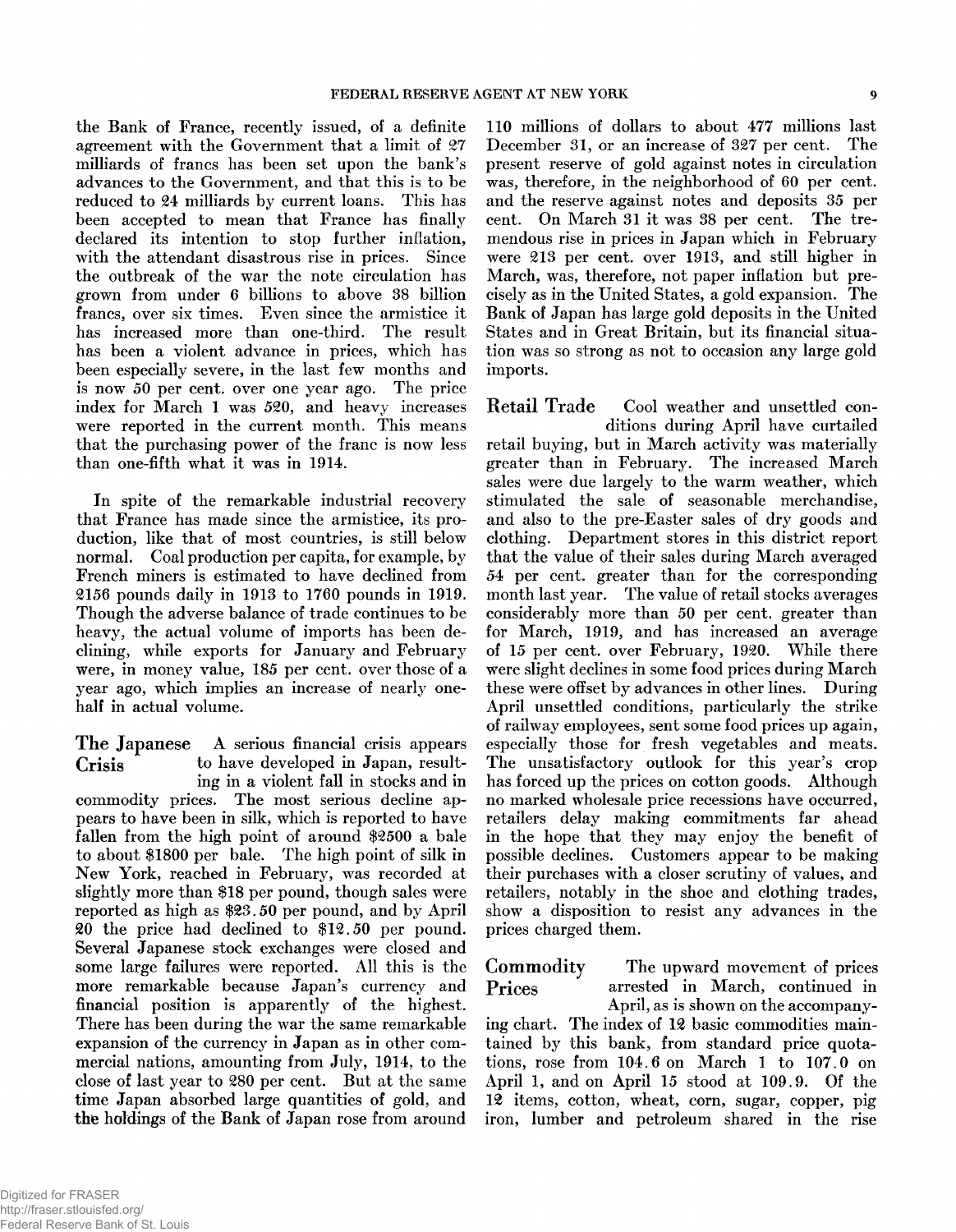from March 1 to April 15, while hides and rubber declined slightly and hogs and lead remained the same. The further rise of this basic index through the month of April indicates that the peak of general prices has not yet been reached. For March, the Bureau of Labor Index rose from 249 to 253, and Dun's from  $253$  to  $257.9$ , while Bradstreet's stood still. Bradstreet's food index rose from 4.84 on produced in the United States in 1918, show an increase of  $431,675$  gross tons in March over February. The pig iron market is dull, but prices are firm. Steel prices advanced during the month, both here and in London. Bessemer billets are quoted at \$65 to \$70, open hearth at \$70 to \$75, and sheet bars at \$80 to \$90 at Pittsburgh.

The export demand for finished steel is larger

March  $4$  to  $5.13$ on April 15. English prices continued also to rise, the Economist index reaching the record figure of 8352, against 5708 in April of a year ago, an advance of 47 per cent, as com pared, for example, with an increase of 26 per cent. in the Bureau of Labor index of this country, and of 21 per cent, in our 12 basic commodity index for the



South America and Japan are still buying in unusually large quantities, and ship building activity in Great Britain is increasing her needs. Leading producers quote copper at  $19\frac{1}{2}$  cents for spot and secondquarter shipments, but inquiries are lacking. The sluggish American m arket has influenced London, where prices

than the supply.

same period. The French official index number showed another remarkable rise for the month of February, and a continuation of this rise was indicated by the course of prices in March, though the figure is not yet available in this country. The same was true in Japan and Canada. It will thus be seen that the price level is still rising all over the world.

Iron and The strike of trainmen came just as Metals the production of iron and steel was recovering rapidly from several adverse factors, and when the demand, especially for structural steel, was strong. The industry was so seriously affected by embargoes, which prevented the movement of materials and fuel, that many plants were forced to shut down. Transportation and production have now somewhat improved, but are still below the levels of March. According to the Iron Age, the aggregate output of pig iron in March exceeded 3,375,000 tons. The daily average production was about  $6,000$  tons greater than in February, and at the highest point since the end of 1918. Reliable data for companies which manufactured more than 80 per cent, of the steel ingots

# Cotton Persistent reports of labor short-

age, seed shortage, bad weather and damage done by the pink boll-worm, have sent the prices of cotton to new high levels during the first half of April. Spot cotton this month went above 43 cents. Cotton consumption during March amounted to  $575,704$  bales as compared with  $516,594$  bales in February and 433,485 in March last year. The domestic mill consumption from August 1 to April 1 was 4,236,000 bales against 3,817,000 for the corresponding period last year. Cotton on hand with consumers on March 31, increased about 395,000 bales over last year, while cotton in public warehouses and at compresses decreased 1,082,910 bales. Imports during March were 133,727 bales compared with  $15,561$  bales a year ago. Exports were  $794,460$ bales during the same month compared with  $504,239$ 

early in April had been somewhat firmer. Zinc, lead and tin markets are inactive on account of the strike. Prices, especially for lead, are somewhat lower than a month ago. The index figure for the metal group in Dun's list on April 1, was 30.72, as compared with 30.40 on March 1, and was at the

highest point since October 1, 1917.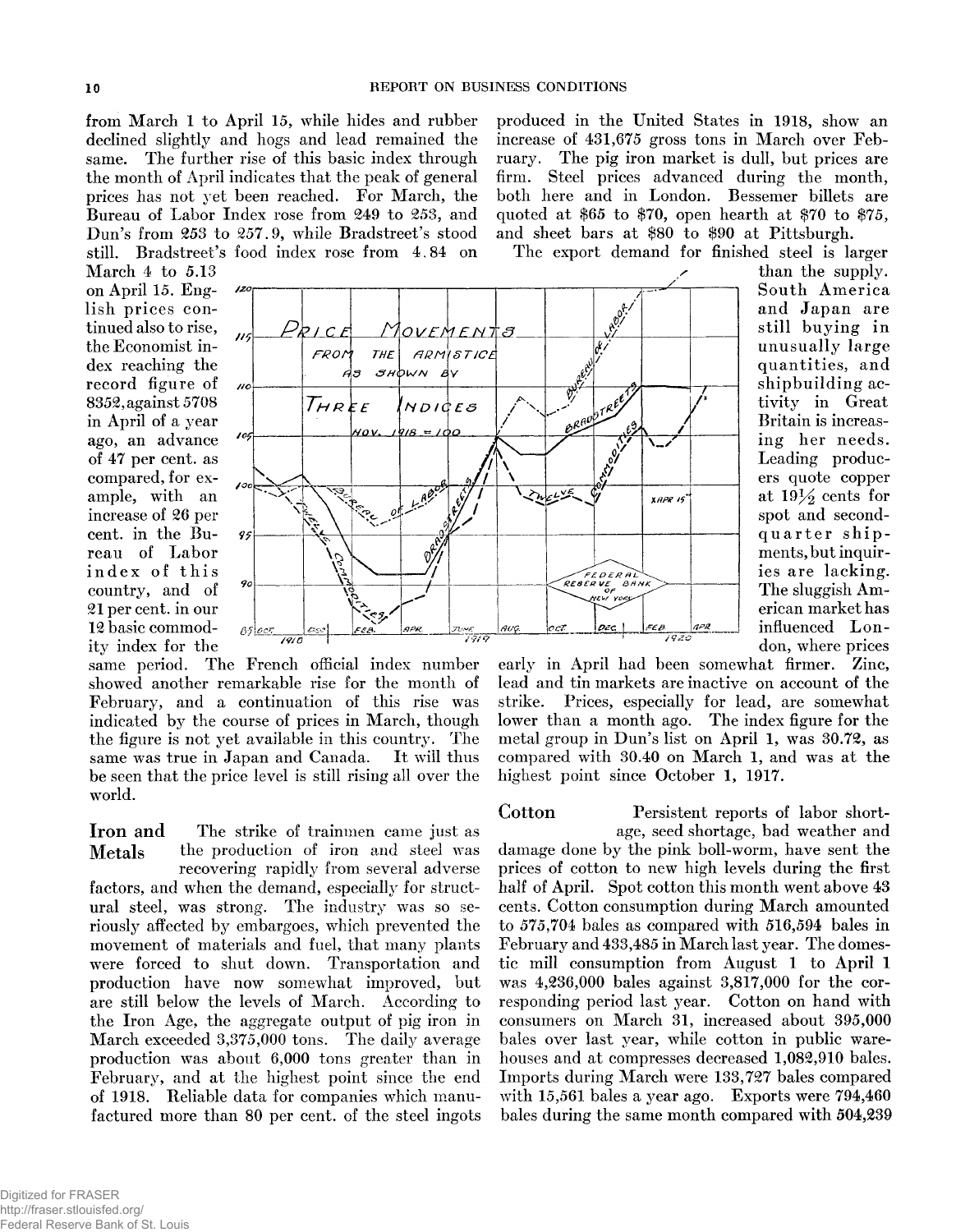a year ago. Active spindles in March increased more than 2,000,000 over March, 1919. The reflection of high cotton prices on the wholesale prices of cotton goods is shown in an extract from a compilation made for the Daily News Record comparing recent values with the maximum prices fixed by the Government in 1918 and the quotations of December, 1914:

|                                                                                                                                                                                           | Raw<br>Cotton<br>Price at<br>N. Y. | <b>Prices</b><br>Dec.<br>1914 | Max.<br>Govt.<br>Price<br>1918   | Raw<br>Cotton<br>Price at<br>N. Y.  | Prices<br>Jan.<br>22<br>1919 | Raw<br>Cotton<br>Price at<br>N. Y.       | Prices<br>Jan.<br>22<br>1920     |
|-------------------------------------------------------------------------------------------------------------------------------------------------------------------------------------------|------------------------------------|-------------------------------|----------------------------------|-------------------------------------|------------------------------|------------------------------------------|----------------------------------|
| Print cloths, $27$ in. $64 \times 60$<br>Shirtings, $3 \text{ yd. } 48 \times 48 \ldots$<br>Satelns, $37\frac{1}{2}$ in. 64 x 72, 5.25<br>Combed lawns. $40$ in. $84 \times 80$ , $10.50$ | அ<br>ದ<br>ន                        | 27/16<br>51/4<br>43/8<br>71/4 | 111/4<br>20<br>171/2<br>17<br>28 | bale<br>ದ<br>$\boldsymbol{60}$<br>Ž | 16.3/4<br>15<br>13<br>20     | ದ<br>$\bullet$<br>$\blacksquare$<br>\$39 | 151/2<br>29<br>25<br>33<br>421/2 |

Building The value of contracts for building Operations operations in this district, awarded

during March, was nearly double the value of those awarded in February, according to figures compiled by the F. W. Dodge Company. Figures for the first quarter of 1920 show that the contracts awarded am ounted to \$182,568,000, nearly equal to the total value of those awarded during the same quarter during the past four years, which was \$193,396,000. Projects contemplated in March amounted to \$86,406,350, which is a decrease of about \$8,000,000 from the total reported for February. There was a considerable increase in the number of residential projects during March, both in this district and in the states north of the Ohio and east of the Missouri rivers. In the latter area contracts for all classes of building awarded from January 1 to March 1, 1920, amounted to \$452,511,000, and from January 1, to April 1, 1920, to  $$780,408,000$ , which was nearly three times the value of contracts awarded during the same quarter last year.

The unfavorable situation, which has been aggravated by the recent strikes of men in transportation service, holds forth little hope for marked improvement in the near future. The increasing and active interest of large corporations in the proper housing of their employees, together with the formation of local building associations, is, however, an encouraging recent development. A strike of bricklayers in New York City which had been in progress since January was settled when the men agreed to return to work on March 30, pending the arbitration of their demands.

Failures A sharp rise in the number and amount of commercial failures in this Federal Reserve district in March, as compared to a month ago and a year ago, is shown in statistics compiled by  $R$ . G. Dun & Company. The number of failures reported, increased 64 over February, 1920, and 37 over March last year, while liabilities increased \$5,150,906 and \$2,180,220 respectively. For the first time in several months failures in this district increased over last year. This is a marked contrast to figures for the country as a whole, which show a decrease. Business mortality in this district for the first quarter of 1919 and 1920 is shown in the following table:

|                                 | <b>NUMBER</b> |      | <b>LIABILITIES</b> |             |
|---------------------------------|---------------|------|--------------------|-------------|
|                                 | 1920          | 1919 | 1920               | 1919        |
| $January \ldots$                | 103           | 134  | \$1,212,644        | \$3,258,200 |
| February                        | 75            | 102  | "1.062,322"        | 2,686,546   |
| $\mathbf{March}\dots\dots\dots$ | 139           | 102  | 6.213.228          | 4.033.008   |
| $Total \dots 317$               |               | 338  | \$8,488,194        | \$9,977,754 |

Immigration Prior to the war the races which im migrated to the United States in the greatest numbers were, in the

order of their importance, Italian, Hebrew, Polish, German, Scandinavian, English and Irish, who, make up more than two thirds of the  $15,000,000$ immigrants who came to this country since 1898. Most of our immigrants now are Italians, in great part reservists who are returning from service in the Italian army, with some Scandinavians, Irish, and English. Hebrew and Polish immigration has been curtailed by conditions in Russia and Poland, and by our strict passport regulations. German immigration is cut off by our war-time regulations, still in force. Other causes restricting immigration are the recent political and social revolutions abroad, w hich have offered advantages to the poorer classes and have given political autonomy to many races. Canada, with other British Colonies, and South America, are offering special inducements to immigrants and thus attracting some of them away from this country. Great Britain is seeking to direct emigrants to her colonies. Italy has recently investigated conditions in the countries where her em igrants settle, and has decided that France offers the best advantages. Naturally, her future policy